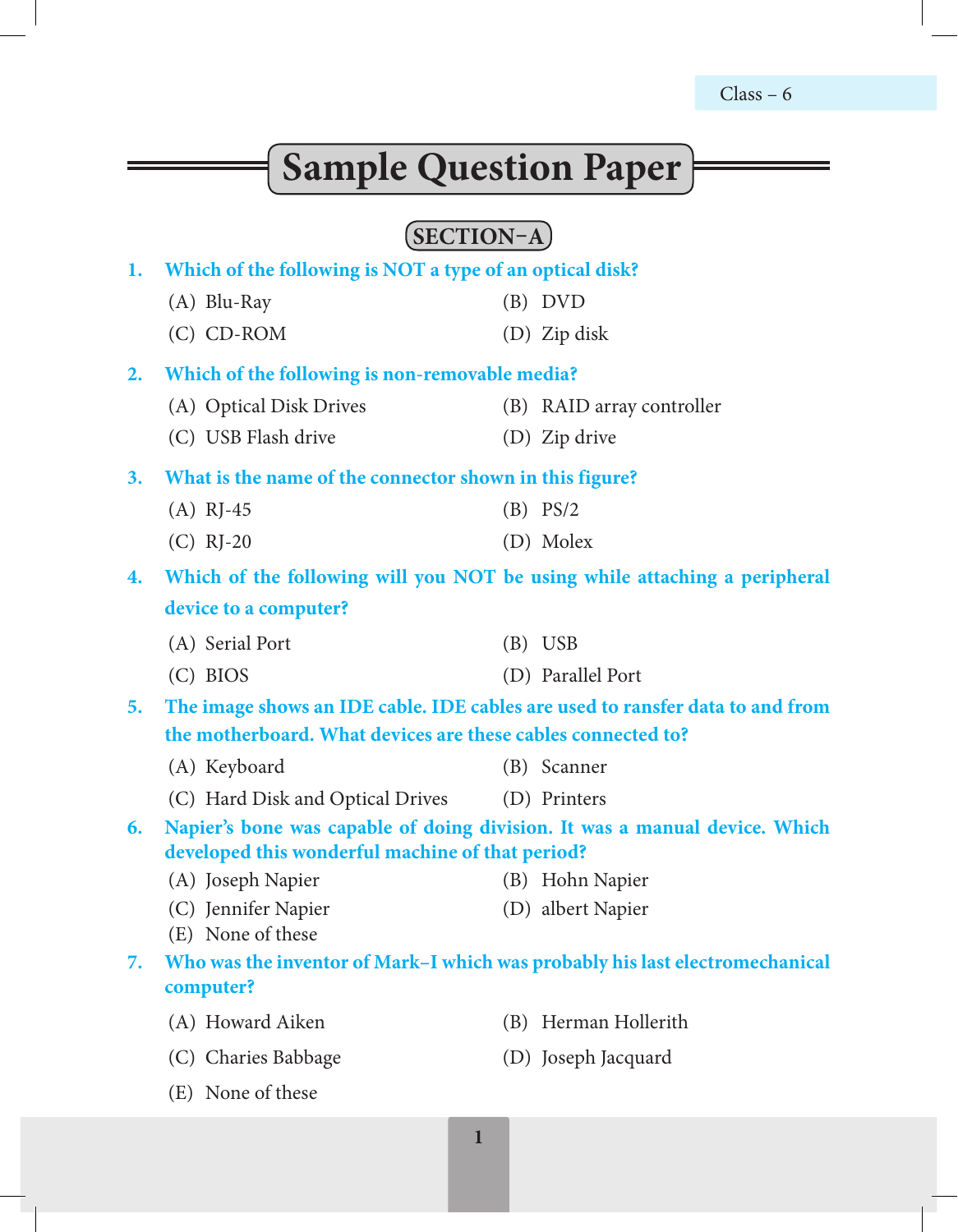$Class - 6$ 

# **8. Given below are the devices and their types. Match the two columns on the basis of their types.**

- 
- 2. Napier's bones ii. Automatic
- 3. Analytical engine iii. Manual
- 
- (A) 1, iv; 2, iii; 3, ii; 4, i (B) 1, iii; 2, i; 3, iv; 4, ii
- (C) 1, ii; 2, iii; 3, i; 4, iv (D) 1, i; 2, ii; 3, iii; 4, iv
- (E) None of these
- **A B**
- 1. Pascaline i. Electro-mechanical
	-
	-
- 4. Mark-1 iv. Mechanical
	-
	-
- **9. Computer's are began much earlier than the development of computer. Lots of efforts were made to developed this device. Which one of the following was the first developed computer?**
	-
	- (A) Abacus (B) Napier's bones
	- (C) ENIAC (D) ANIEC
	- (E) None of these

**10. Which was the first automatic machine having all the features of the modern computer?**

- (A) Difference Engine (B) Analytical Engine
	-
- (C) Analysis Engine (D) Hollerith's Machine
- 

(E) None of these

# **11. A multi programming system is one that can:**

- (A) Run very fast
- (B) Share hardware resources with many programs simultaneously
- (C) Compute many programe simultaneously
- (D) Use many operating systems

# **12. The most expensive component in a computer system is its:**

- (A) Hardware
- (B) Peripherais
- (C) Software
- (D) None of these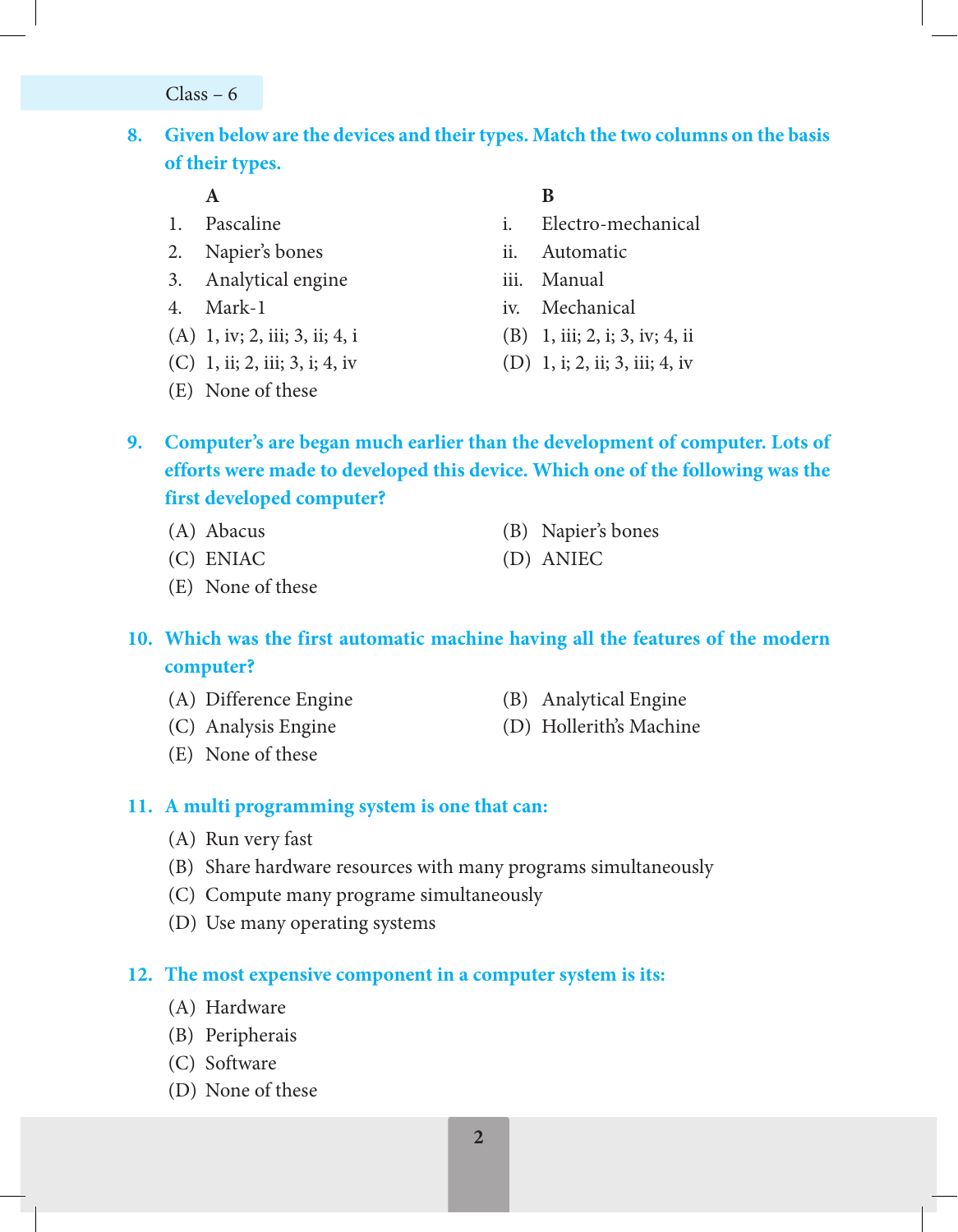**13. Which key combination are used to switch the windows?**

- $(A)$  Alt + Tab
- $(B)$  Alt + Ctrl
- $(C)$  Alt + Enter
- $(D)$  Alt + Shift

**14. \_\_\_\_\_\_ are used to restore the size of the active windows after you have maximized it.**

- (A)  $Ctrl + F4$  (B)  $Ctrl + F5$
- (C)  $Ctrl + F6$  (D)  $Alt + F5$

**15. To maximize or sertore a selected window, we use\_\_\_\_**

| $(A)$ Ctrl + F10 | $(B)$ Ctrl + F12 |
|------------------|------------------|
| $(C)$ Alt + F10  | $(D)$ Alt + F12  |

**16. Under Which group on the ribbon do you find the given image ?**



#### **17. Under Which group on the ribbon do you find the given image.**

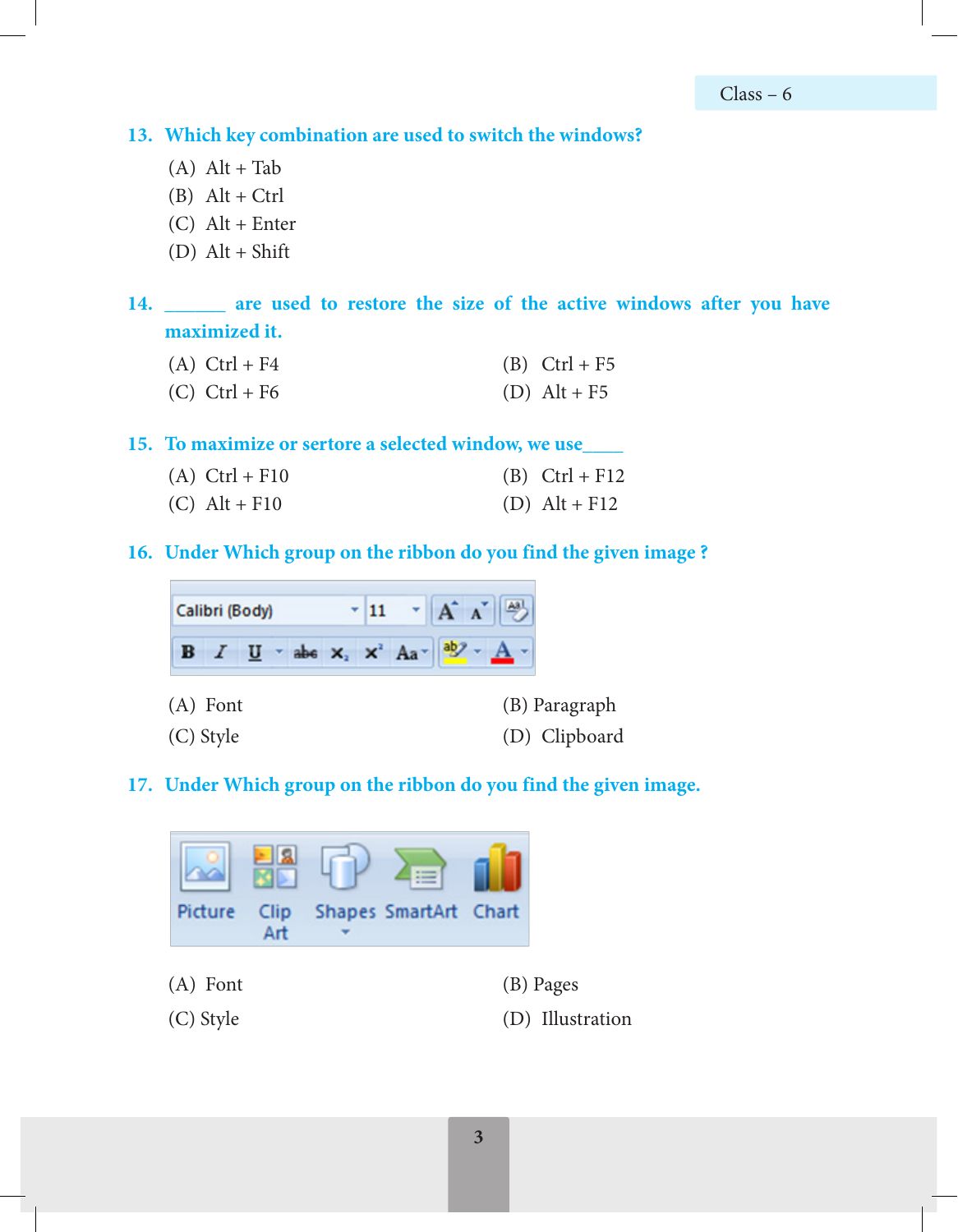Class – 6

#### **18. What is gutter margin?**

- (A) Margin that is added to the left margin when printing
- (B) Margin that is added to right margin when printing
- (C) Margin that is added to the binding side of page when printing
- (D) Margin that is added to the outside of the page when printing

#### **19. Home Key**

- (A) Moves the cursor beginning of the document
- (B) Moves the cursor beginning of the paragraph
- (C) Moves the cursor beginning of the screen
- (D) Moves the cursor beginning of the line

#### **20. "Ctrl + PageDown" is used to**

- (A) Moves the cursor one Paragraph Down
- (B) Moves the cursor one Page Down
- (C) Moves the cursor one Line Down
- (D) Moves the cursor one Screen Down

#### **21. How do you delete a column?**

- (A) Select the row heading where you want to insert the new row and select Insert tab -> Delete row from the Ribbon
- (B) Select the row heading where you want to insert the new row and select Insert tab -> Delete row from the menu
- (C) Select the row heading where you want to insert the new row and click the Home Tab ->Delete Row
- (D) Right click the column heading you want to delete and select delete from the shortcut menu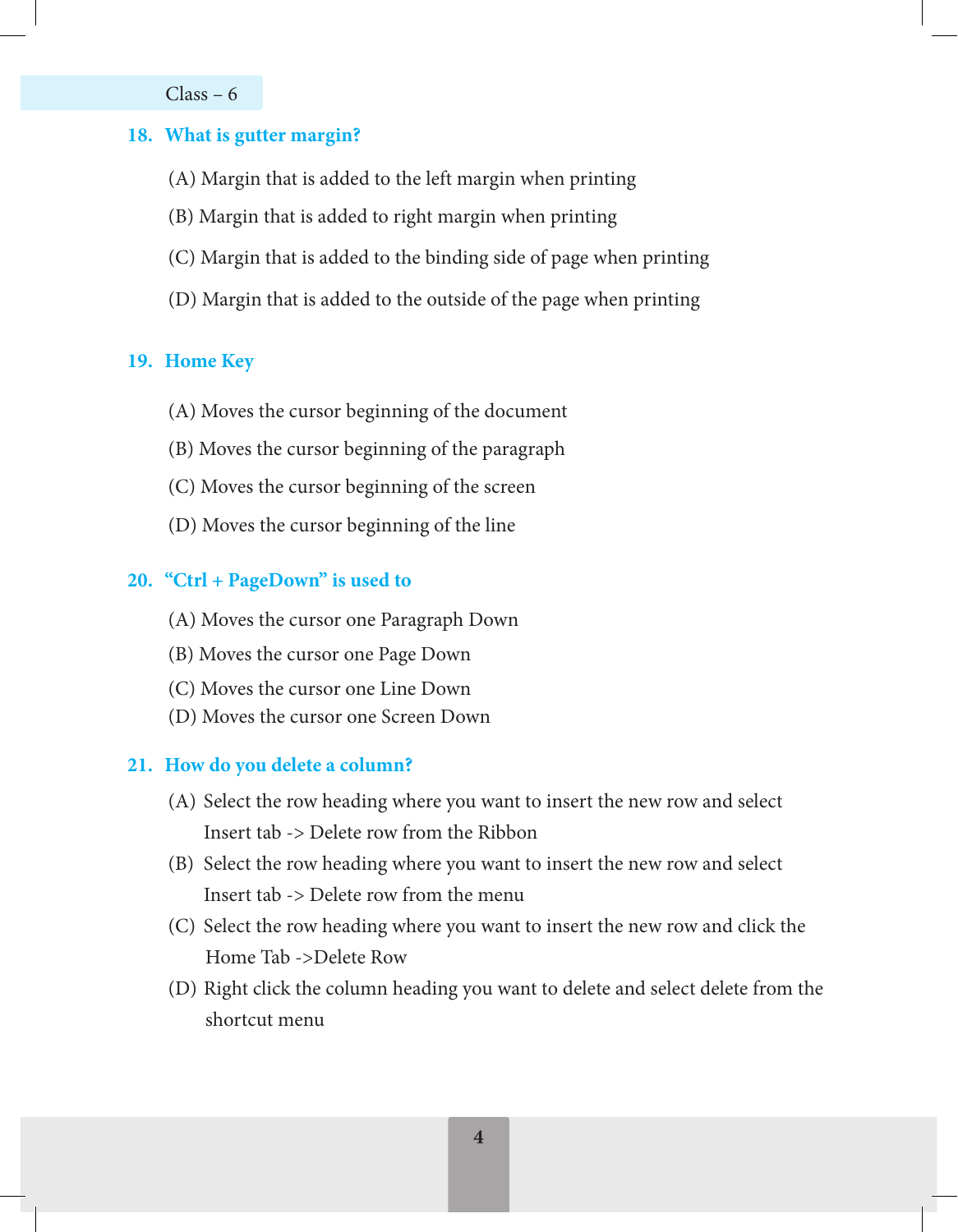#### **22. Under which group on the ribbon do you find the given image?**



### **23. Under which group of the Home tab of the ribbon do you find the 'Sort & Filter'?**

- (A) Cells (B) Insert Cells
- (C) Editing (D) Formatting

#### **24. Identify the given image?**



- (A) Area Chart (B) Pie Chart
- 
- 
- (C) Line Chart (D) Area Chart

#### **25. Text formulas:**

- (A) Replace cell references
- (B) Return ASCII values of characters
- (C) Concatenate and manipulate text
- (D) Show formula error value

#### **26. The given image is used for?**



- (A) Slide Master View
- (B) Custom View
- (C) Note Master
- (D) Slide Sorter View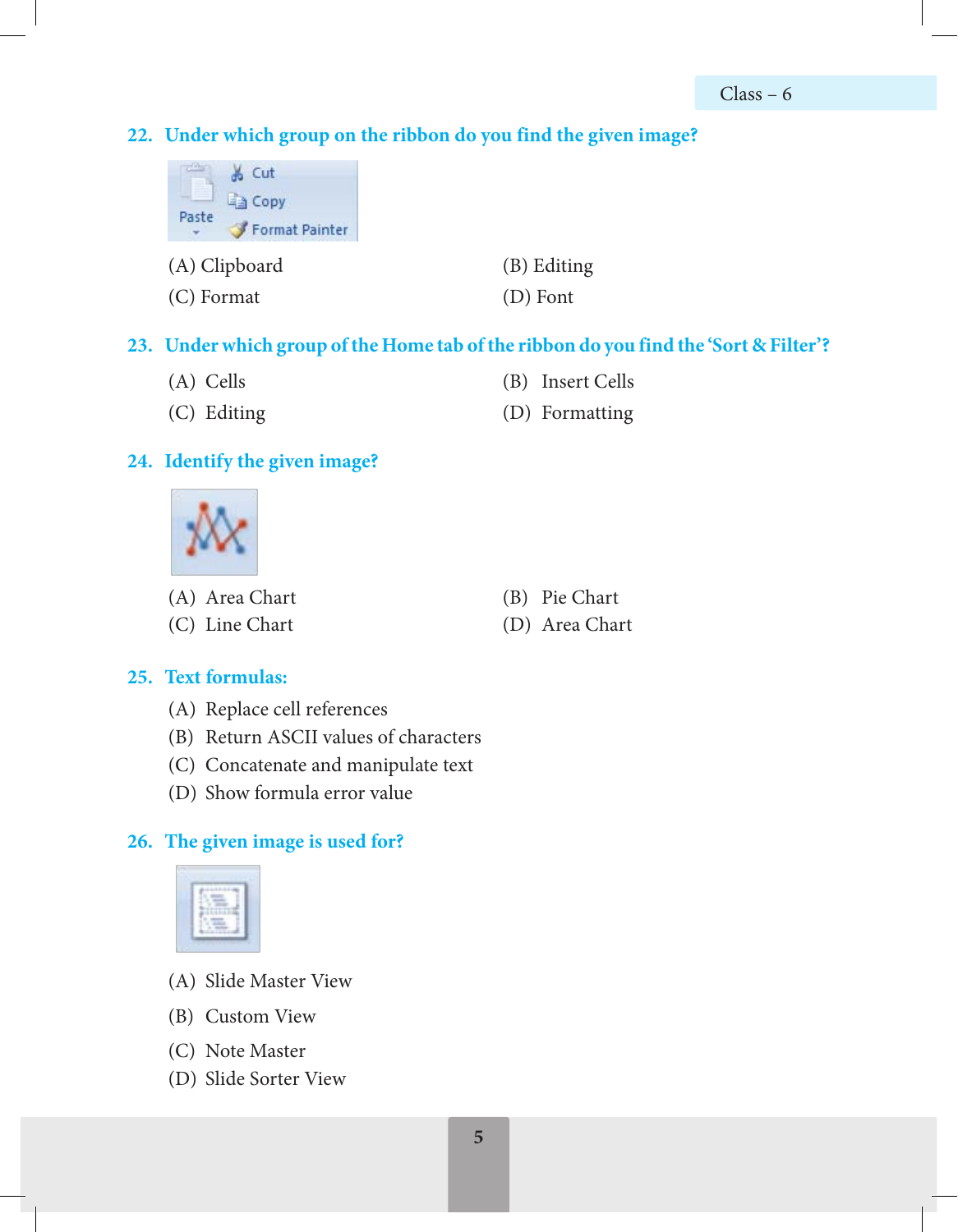Class – 6

# **27. You can insert a picture using the Insert Picture command located on the Insert tab and in some \_\_\_\_\_\_\_\_\_\_\_\_\_\_\_\_\_\_.**

- (A) Themes (B) Styles
- (C) Placeholders (D) none of the above

#### **28. \_\_\_\_\_\_\_\_\_ an underlined word to display a menu of spelling options.**

- (A) Select
- (B) Left-click
- (C) Right-click
- (D) none of the above

**29. The \_\_\_\_\_\_\_\_\_ view is where you create and edit your slides.**

- (A) Slide Show (B) Slide Sorter
- (C) Notes Page (D) Normal View8 of 19

**30. When you insert a table, PowerPoint automatically applies a \_\_\_\_\_\_\_\_ to the table that blends with the color scheme of the theme.**

- (A) WordArt Style (B) Table Style
- 
- 
- (C) Grid (D) none of the above

# **SECTION–B**

#### **31 Look at the following family tree and choose the correct statement.**

- (A) P is the husband of Q
- (B) S is the brother of R
- (C) R is the cousin of P
- (D) P is the maternal grandmother of S
- (E) None of these

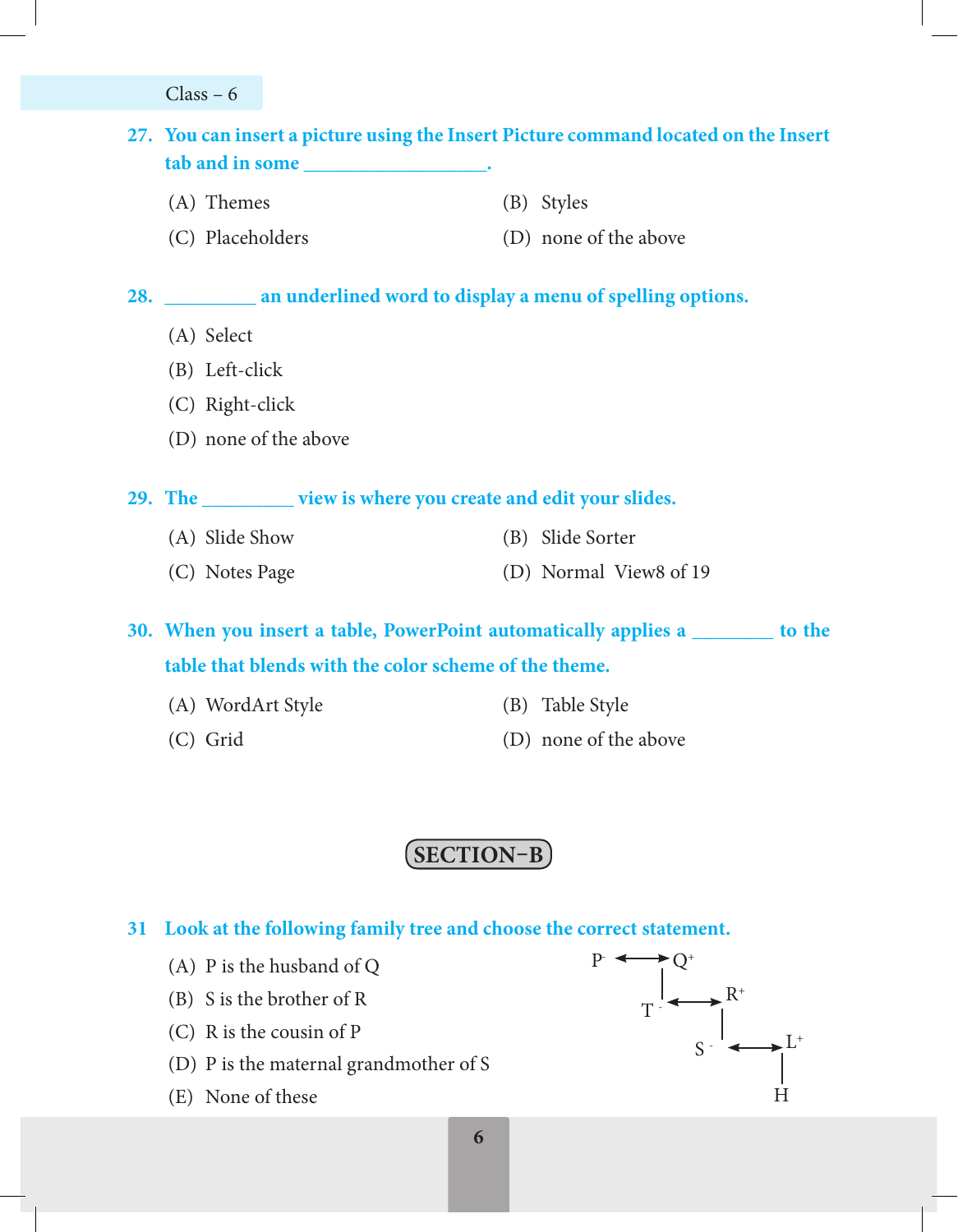$G^*$   $\longleftrightarrow$  T -

 $H^+$ 

 $D^+$ 

 $B^+$ 

 $P \nightharpoonup$ 

 $N_{\parallel}$ 

**32. There are 4 members in a family P, Q, R and S. P is the father of Q and S is the wife of P. R is the grandson in the family. How is Q related to R?**

- (A) Grandfather (B) Son
- (C) Brother (D) Father

#### **33. What is the total number of fathers in the following family tree?**

- (A) 4
- (B) 3
- (C) 5
- (D) 2
- (E) None of these

#### **34. Who is the uncle of T in the given family tree?**



#### **35. What comes in place of the question mark (?)**

|         |                   |  | $\overline{2}$ | $\bigcap$ |  |
|---------|-------------------|--|----------------|-----------|--|
| $(A)$ 1 |                   |  | $(B)$ 4        |           |  |
| $(C)$ 3 |                   |  | $(D)$ 5        |           |  |
|         | (E) None of these |  |                |           |  |

**6 7**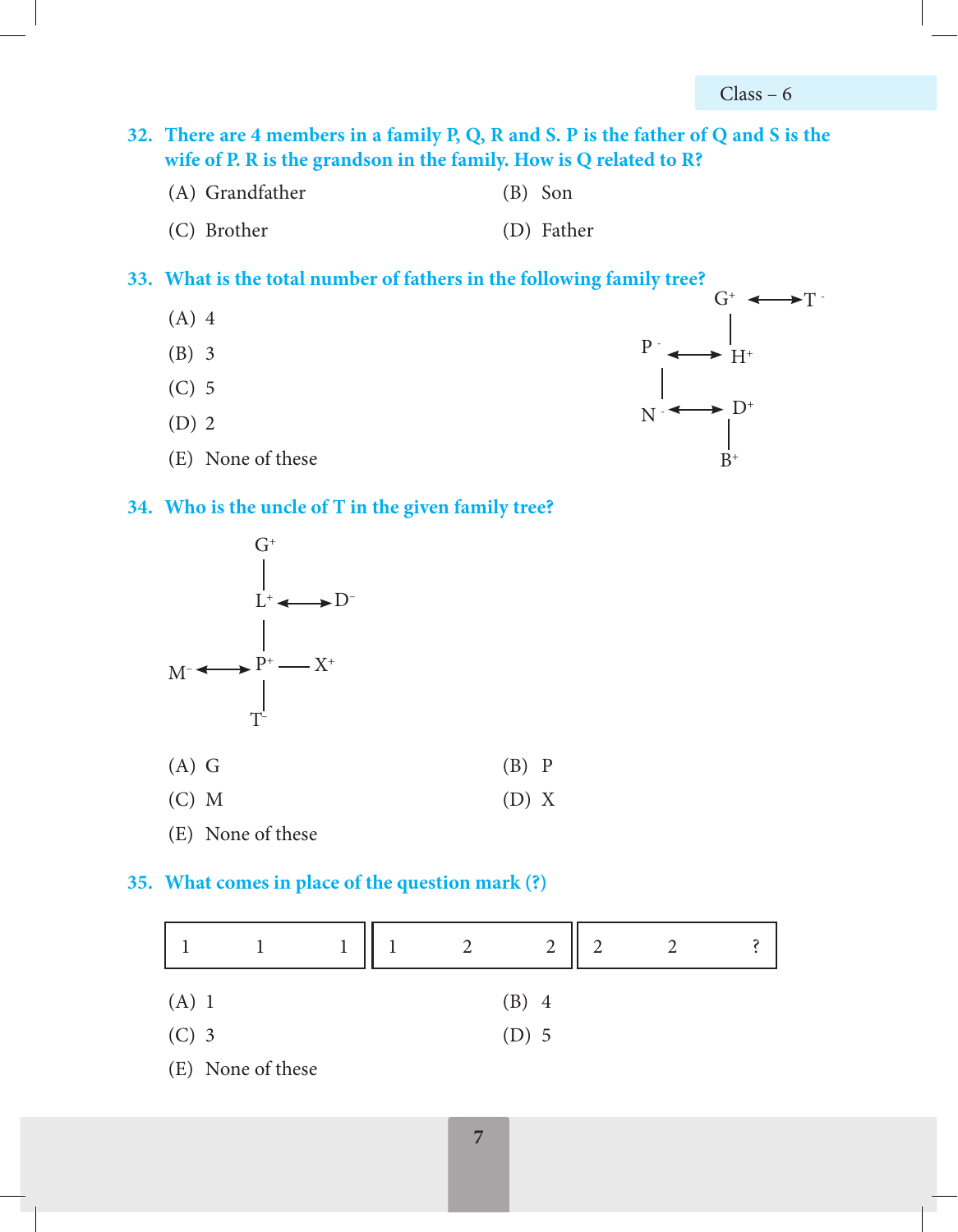Class – 6

#### **36. Which group of numbers does not fit in the given series?**



(E) None of these

#### **37. What will be the acute angle between hands of a clock at 2 : 30 ?**

- (A) 105°
- (B) 115°
- (C) 95°
- (D) 135°
- (E) None of these

#### **38. Select the option which is the mirror image of the given figure.**